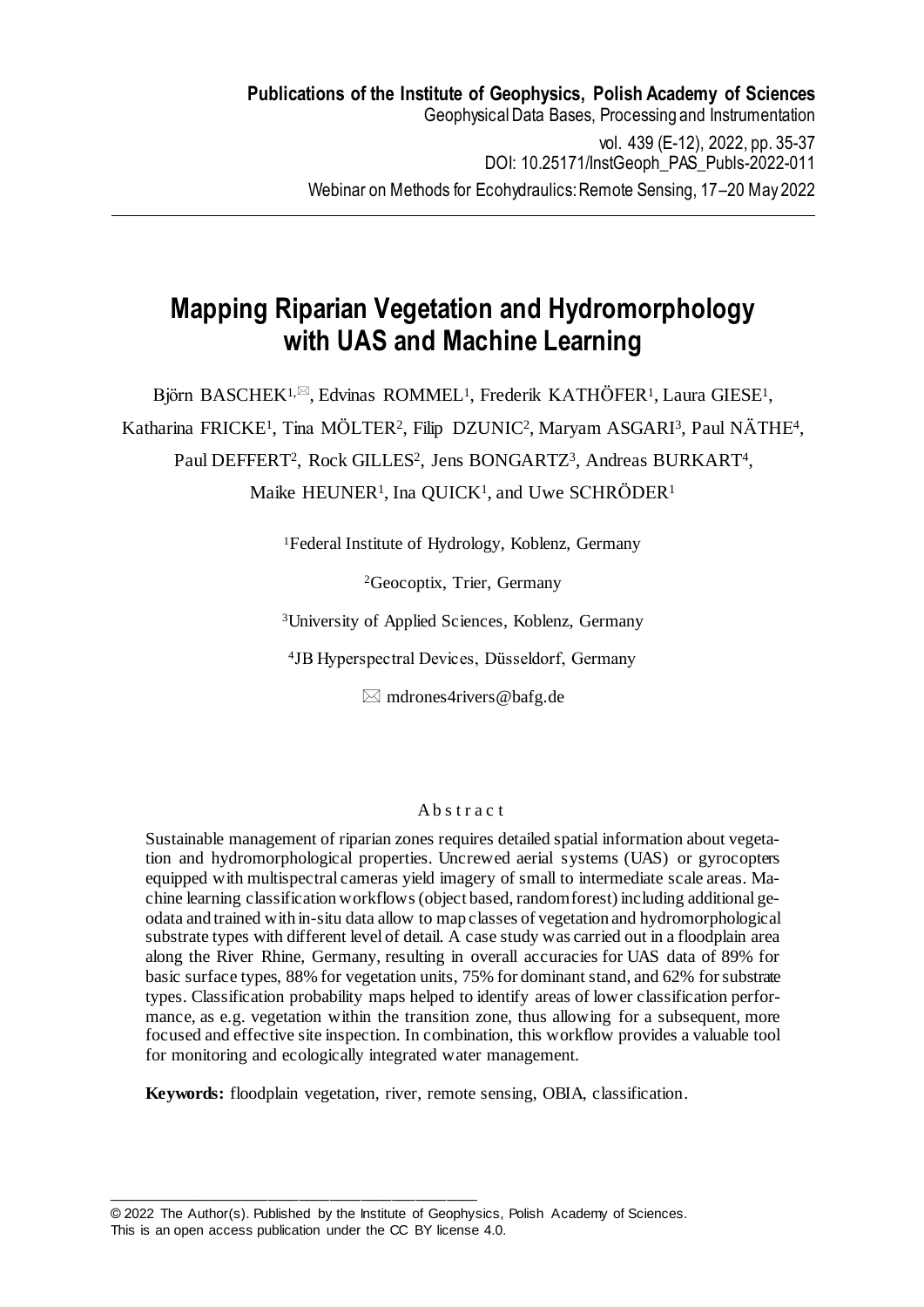### **1. INTRODUCTION**

River floodplains are hotspots of biodiversity and at the same time affected by human activities, especially along regulated waterways used for transportation. Flooding and water availability drive the small-scale distribution of vegetation communities.

A sustainable management of waterways requires sufficient data on vegetation and hydromorphological substrate types and structures. Though numerous person-days are spent on field surveys, spatial data is often insufficient, in particular in inaccessible areas. Imagery acquired by uncrewed aerial systems (UAS) in combination with suitable processing algorithms can be an efficient tool to gain information about ecosystems and to reduce time spent on in-situ data acquisition to a minimum.

The joined research project "mDRONES4rivers" had the aim to fine-tune data acquisition methods for river floodplains in Germany. Using as an example the nature reserve Emmericher Ward, Rhine River, Germany, this case study proposes a classification framework for UAS or gyrocopter imagery focusing on vegetation units and outlines a combined mapping approach with UAS or gyrocopter and field data.

More detailed background information on related literature, methodology and results can be found in Rommel et. al. (2022).

#### **2. METHODOLOGY**

Multiple indices and texture measurements were calculated based on 5 cm resolution, multispectral UAS imagery (red, green, blue, red-edge, near infrared; MicaSense RedEdge-M on a DJI Phantom 4 Pro UAS). Alongside this data a flood duration model and a digital surface model were used to apply an object-based image analysis (OBIA) workflow. Processing steps included segmentation, feature selection, hyperparameter tuning, model fitting, and evaluation.

Following segmentation, basic surface types were classified, distinguishing between vegetated areas, substrate types and water (6 classes, 1st level). Based hereon, vegetation was further classified in units found in riparian zones (5 classes, 2nd level) and dominant stands (19 classes, 3rd level). In parallel, substrate types were divided into 7 classes, 2nd level. The classification was implemented using Random Forest (RF) algorithm with tuned hyperparameters for each level.

Training and validation of the classification models was performed based on in-situ data, which was collected parallel to flight survey and afterwards expanded by using processed orthophotos. Following a bootstrap approach 500 models were built with different combinations of training and validation data. Probability maps were produced by class membership probabilities automatically estimated within the RF classification.

## **3. RESULTS**

High overall accuracies (OA) were achieved for basic surface types  $(OA = 89%)$  and vegetation units (OA = 88%). Dominant stand and substrate type classification resulted in OA of 75% and 62%. The results for dominant stands are species dependent. Especially in the case of strongly fragmented stands and not surprisingly for small training samples classification accuracies are low. However, for well-developed stands mostly formed by big species satisfactory results are achieved.

The proposed approach for future monitoring activities is to reduce the need of additional in-situ and in image training data by including existing data from similar riparian zone areas. For larger areas (up to 40 km<sup>2</sup>/h), gyrocopter can be used – though in that case more in-situ data for (pre-)training is required as producing additional training data from orthophotos is more difficult due to typically reduced resolution. By including auxiliary data and acquiring UAS or gyrocopter data, classification and probability maps are to be produced. By combining them as